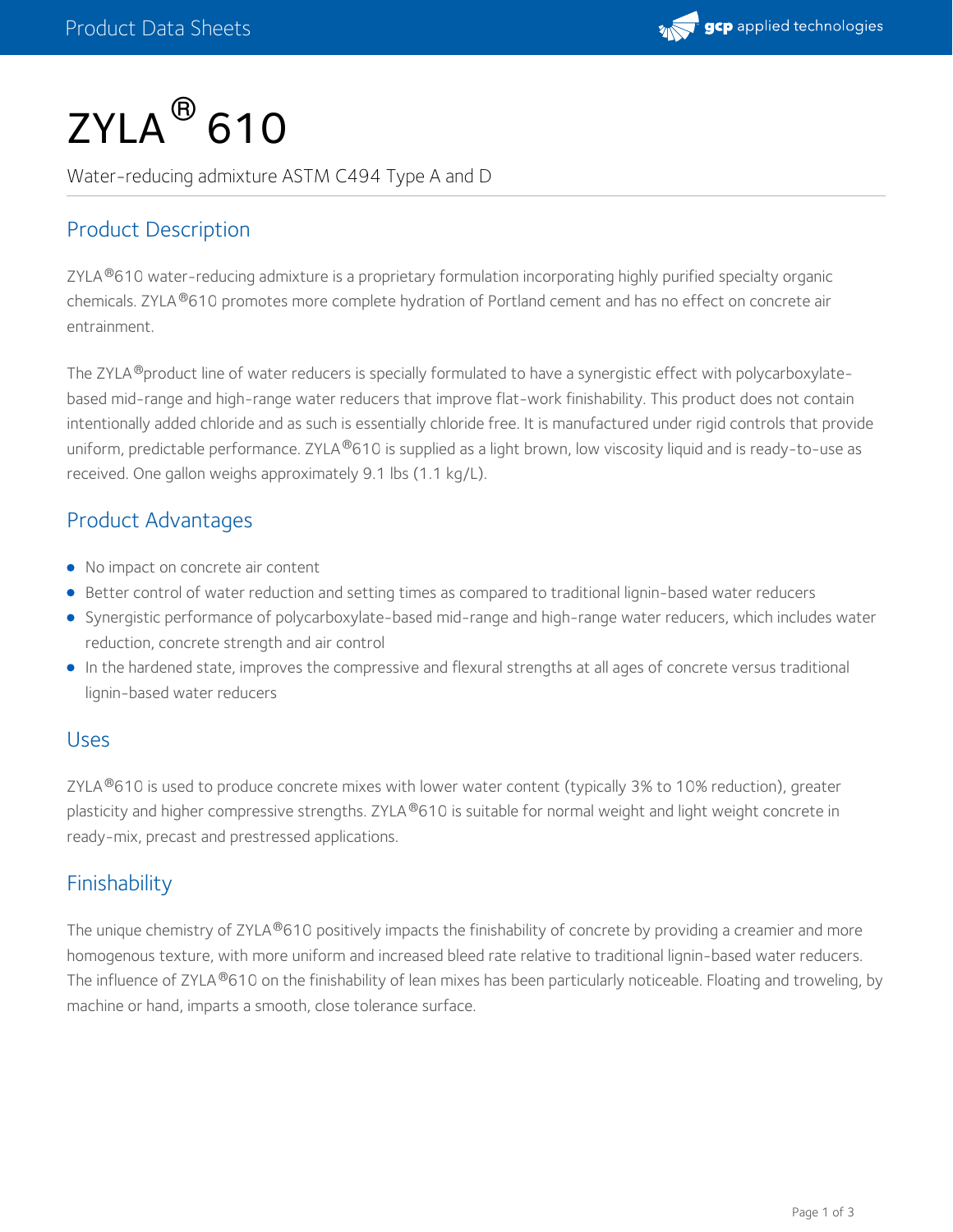

#### Addition Rates

The addition rate range of 3 to 5 fl oz/100 lbs (195 to 325 mL/ 100 kg) of cement or cementitious is typical for most applications. However addition rates of 2 to 7 fl oz/100 lbs (130 to 455 mL/100 kg) of cement or cementitious may be used if local testing shows acceptable performance. Pretesting is required to determine the appropriate addition rate for desired performance. The optimum addition rate depends on the other concrete mixture components, job conditions and desired performance characteristics.

### Compatibility with Other Admixtures and Batch Sequencing

ZYLA $^{\circledR}$ 610 is compatible with most GCP admixtures as long as they are added separately to the concrete mix, usually through the water holding tank discharge line. In general, it is recommended that ZYLA®610 be added to the concrete mix near the end of the batch sequence for optimum performance. Different sequencing may be used if local testing shows better performance. Please see GCP Technical Bulletin TB-0110, Admixture Dispenser Discharge Line Location and Sequencing for Concrete Batching Operations for further recommendations.

Pretesting of the concrete mix should be performed before use, as conditions and materials change in order to assure compatibility, and to optimize dosage rates, addition times in the batch sequencing and concrete performance. For concrete that requires air entrainment, the use of an ASTM C260 air-entraining agent (such as DARAVAIR $^\circ$ or DAREX $^\circ$ product lines) is recommended to provide suitable air void parameters for freeze-thaw resistance. Please consult your GCP Applied Technologies representative for guidance.

# Packaging & Handling

ZYLA $^\circledR$ 610 is available in bulk, delivered by metered tank trucks, in totes, and in drums.

ZYLA  $^{\circ}$ 610 will freeze at about 23.7°F (-4.6°C), but will be completely uniform after thawing and thorough agitation.

## Dispensing Equipment

A complete line of accurate, automatic dispensing equipment is available. ZYLA®610 may be introduced to the concrete mix through the water holding tank discharge line. The ZYLA®product line is formulated to be free of sediment.

#### Specifications

Concrete shall be designed in accordance with Standard Recommended Practice for Selecting Proportions for Concrete, ACI 211. The water-reducing admixture shall be ZYLA®610, as manufactured by GCP Applied Technologies, or equal. The admixture shall not contain calcium chloride as a functional ingredient. ZYLA®610 will not promote corrosion of reinforcing steel embedded in concrete. It shall be used in strict accordance with the manufacturers' recommendations. The admixture shall comply with ASTM Designation C494, Type A water reducing and Type D water reducing and retarding admixtures. Certification of compliance shall be made available on request.

The admixture shall be delivered as a ready-to-use liquid product and shall require no mixing at the batching plant or job site.